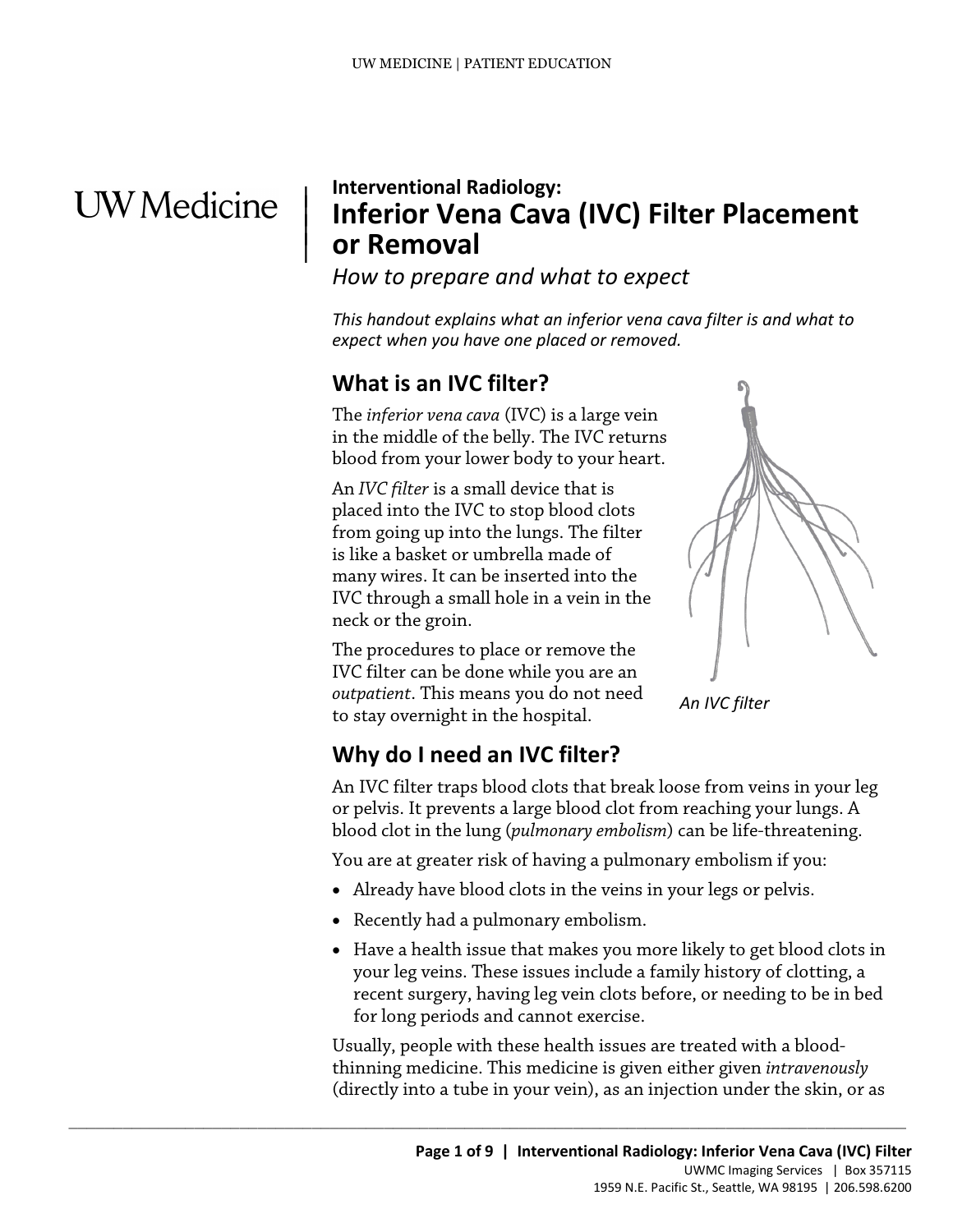a pill. Some blood thinners that are often used are heparin, Lovenox, Coumadin (warfarin), and Xarelto (rivaroxaban).

Your doctor may have advised an IVC filter for you for one of these reasons:

- or will not work. • They believe that blood-thinning medicines will not be safe for you,
- • You have tried blood-thinning medicines and they do not prevent more clots from forming.
- You had a major problem while taking a blood-thinning medicine.
- thinners for days or weeks. • You are getting ready for a procedure and need to stop taking blood

 Your doctor will explain why an IVC filter may be a good option for you. Be sure to ask any questions that you have. You may want to<br>know why an IVC filter might work for you, or how the procedure is<br>done.<br>**Is the filter safe?**<br>The procedure to place an IVC filter is very safe. The most co you. Be sure to ask any questions that you have. You may want to know why an IVC filter might work for you, or how the procedure is done.

## **Is the filter safe?**

The procedure to place an IVC filter is very safe. The most common problem is minor bleeding where the device is inserted.

 It is very rare to have major problems after the filter is placed. These problems occur less than 1% of the time (fewer than 1 person in 100 has problems). These problems can occur if the filter:

- **Fills with blood clots**. Most people do not have any symptoms if the filter becomes filled with clots. But, some people have leg swelling and discomfort that can become serious.
- **Moves (***migrates***) or breaks.** If the filter moves a little, it is usually not a problem. **Very rarely**, the filter *migrates* (moves) or pieces break off and move to a place where it could cause problems, such as the heart.

Your doctor will talk with you about these risks. Please make sure to talk about all of your questions and concerns with your doctor.

## **Can the filter be removed if I no longer need it?**

 $\_$  ,  $\_$  ,  $\_$  ,  $\_$  ,  $\_$  ,  $\_$  ,  $\_$  ,  $\_$  ,  $\_$  ,  $\_$  ,  $\_$  ,  $\_$  ,  $\_$  ,  $\_$  ,  $\_$  ,  $\_$  ,  $\_$  ,  $\_$  ,  $\_$  ,  $\_$  ,  $\_$  ,  $\_$  ,  $\_$  ,  $\_$  ,  $\_$  ,  $\_$  ,  $\_$  ,  $\_$  ,  $\_$  ,  $\_$  ,  $\_$  ,  $\_$  ,  $\_$  ,  $\_$  ,  $\_$  ,  $\_$  ,  $\_$  ,

 (for 80 out of 100 people) if the filter is not left in place for too long. Most times, the IVC filter can be removed if it is done within several months after it is placed. Removal can be done about 80% of the time

Before the filter is removed, you may need to start taking blood thinners to prevent pulmonary embolism. It is very important to take these medicines exactly as prescribed. Some people do not need to take these medicines.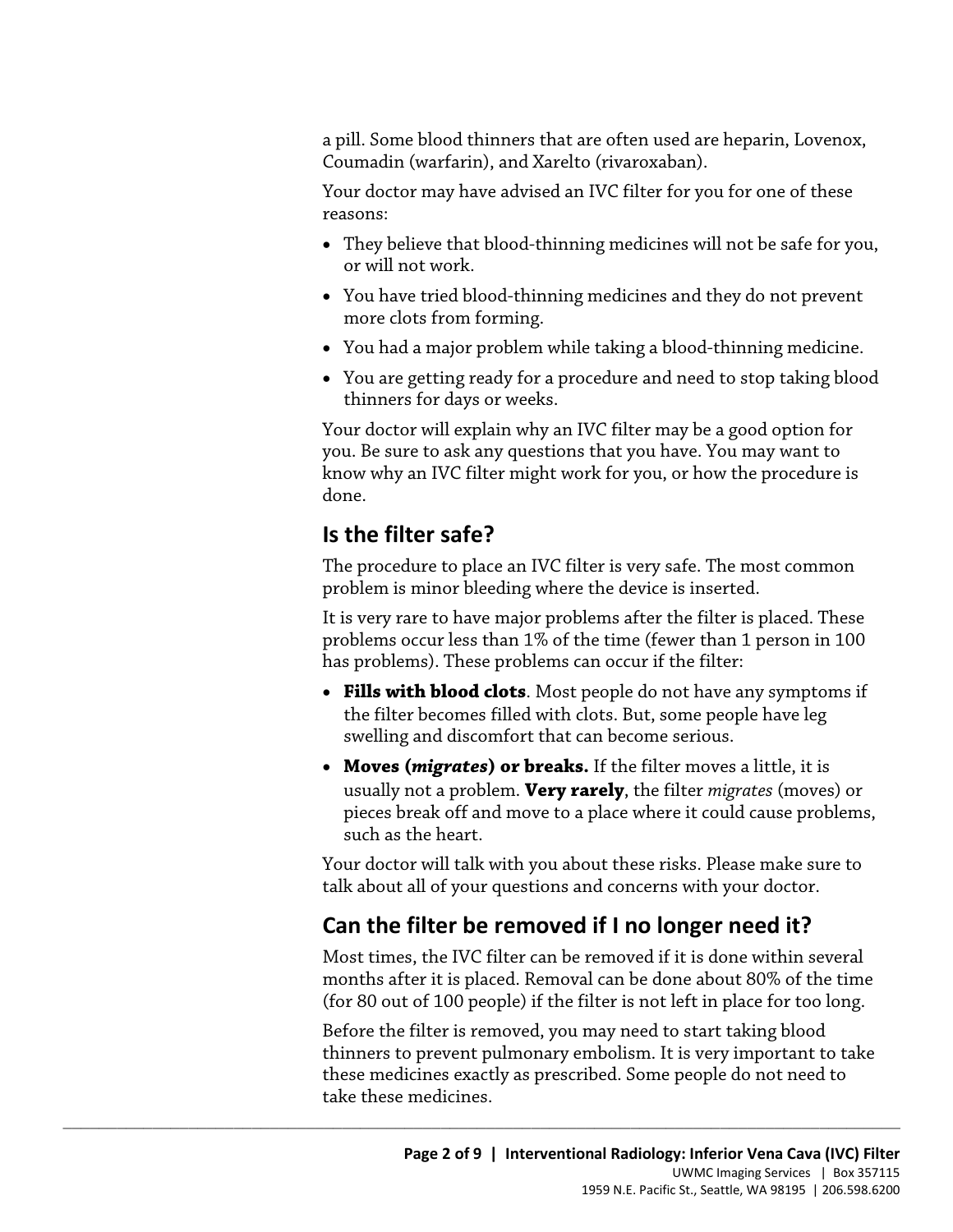outpatient procedure. But the longer the filter stays in place, the harder it can be to remove. Removing the filter is usually simple and can be done as an

The most common reasons that the filter cannot be removed are:

- It gets stuck to the wall of the IVC
- It becomes filled with large blood clots
- You are not getting the right dose of blood thinner

If the filter cannot be removed, it will stay in your body for the rest of your life. This rarely causes any problems.

## **Before Your Procedure**

#### **Arrival Time**

Arrival Time<br>If you are an *outpatient* (not already staying in the hospital), a nurse<br>will call you the afternoon before your procedure. If your procedure<br>on a Monday, the nurse will call you the Friday before. The nurse If you are an *outpatient* (not already staying in the hospital), a nurse will call you the afternoon before your procedure. If your procedure is on a Monday, the nurse will call you the Friday before. The nurse will:

- Tell you when to arrive at the hospital
- Remind you what to do on the morning of your procedure
- Answer any questions you have

#### **Interpreter Services**

If you do not understand English well enough to understand these instructions or the details of the procedure, tell us **right away**. We will arrange for a hospital interpreter to help you. This service is free. **A family member or friend may not interpret for you.** 

#### **Allergies**

If you have had an allergy or bad reaction to *contrast* (X-ray dye) in the past, please call our nurse coordinator (see numbers on the last page). You may need medicine for this allergy before the procedure.

#### **Medicine to Protect Your Kidneys**

 $\_$  ,  $\_$  ,  $\_$  ,  $\_$  ,  $\_$  ,  $\_$  ,  $\_$  ,  $\_$  ,  $\_$  ,  $\_$  ,  $\_$  ,  $\_$  ,  $\_$  ,  $\_$  ,  $\_$  ,  $\_$  ,  $\_$  ,  $\_$  ,  $\_$  ,  $\_$  ,  $\_$  ,  $\_$  ,  $\_$  ,  $\_$  ,  $\_$  ,  $\_$  ,  $\_$  ,  $\_$  ,  $\_$  ,  $\_$  ,  $\_$  ,  $\_$  ,  $\_$  ,  $\_$  ,  $\_$  ,  $\_$  ,  $\_$  ,

If we need to give you contrast for the procedure and your kidneys are not working normally, we may prescribe a medicine for you to take before and after your procedure. This medicine will help protect your kidneys.

#### **Blood Test**

You most likely will need a blood test done within the 14 days before your procedure. Sometimes, we can do this when you arrive for your procedure. We will tell you if we need to draw blood before that day.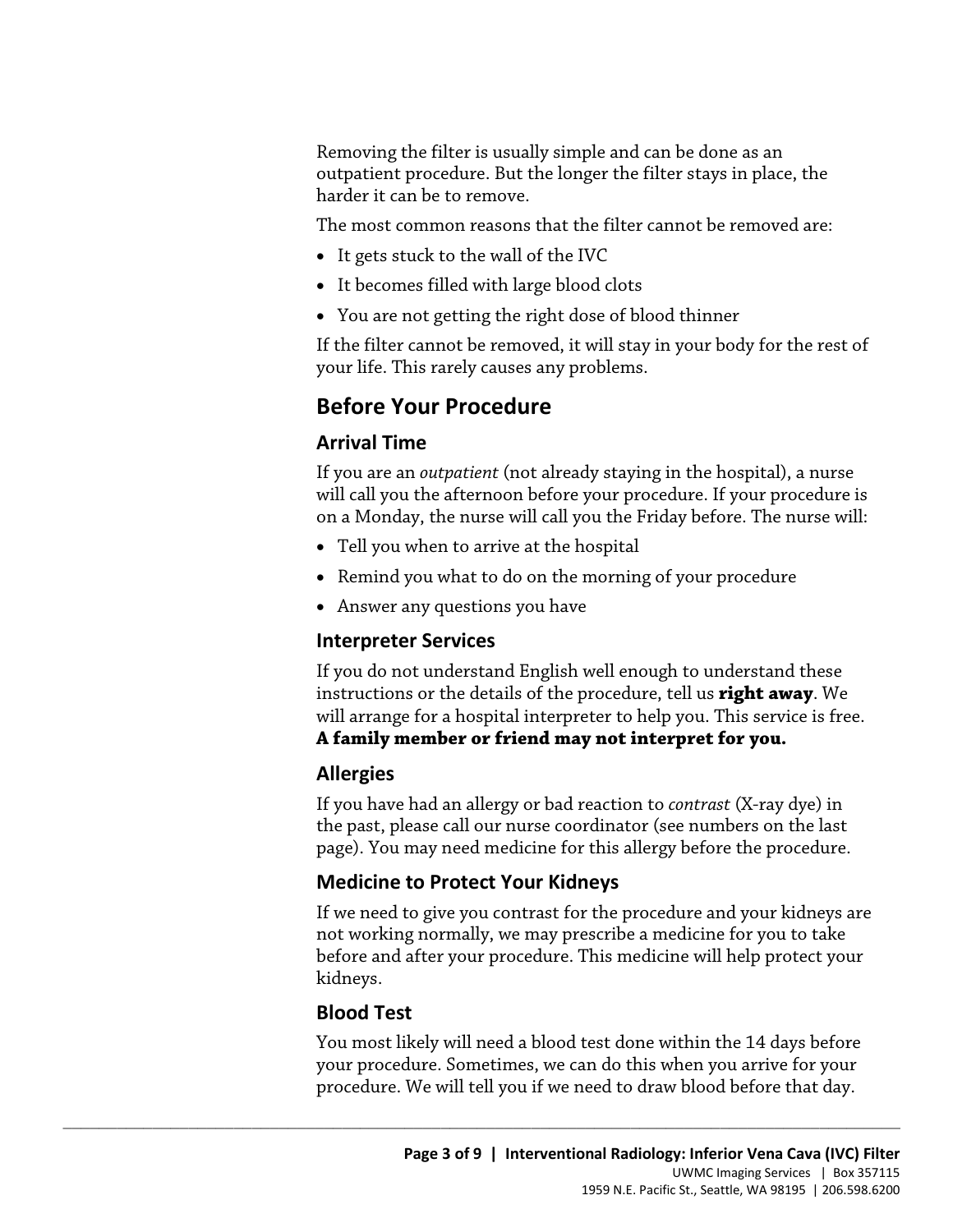#### **Blood-thinning Medicines**

 Do **not** stop taking any prescribed blood-thinning medicines, including Coumadin (warfarin), Lovenox (enoxaparin), Fragmin (dalteparin), or Plavix (clopidogrel). We will do a blood test on the day of the procedure to make sure your blood is not too thin to safely insert the IVC filter.

#### **Diabetes Medicines**

If you have diabetes and take insulin or metformin (Glucophage), we will give you instructions about holding or adjusting your dose for the day of your procedure.

## **Sedation**

Before your procedure, you will be given a *sedative* (medicine to make you relax) through an *intravenous line* (IV) in one of your arm veins. You will stay awake, but feel sleepy. This is called *moderate sedation*. You will still feel sleepy for a while after the procedure.

you relax) through an *intravenous line* (IV) in one of your arm veins<br>You will stay awake, but feel sleepy. This is called *moderate sedation*<br>You will still feel sleepy for a while after the procedure.<br>For some people, u For some people, using moderate sedation is not safe. If this is true for you, you will need general *anesthesia* (medicine to make you sleep during the procedure).

Let us know **right away** if you:

- Have needed anesthesia for basic procedures in the past
- Have *sleep apnea* or chronic breathing problems (you might use a CPAP or BiPAP device while sleeping)
- Use high doses of *opioid* pain medicine

 $\_$  ,  $\_$  ,  $\_$  ,  $\_$  ,  $\_$  ,  $\_$  ,  $\_$  ,  $\_$  ,  $\_$  ,  $\_$  ,  $\_$  ,  $\_$  ,  $\_$  ,  $\_$  ,  $\_$  ,  $\_$  ,  $\_$  ,  $\_$  ,  $\_$  ,  $\_$  ,  $\_$  ,  $\_$  ,  $\_$  ,  $\_$  ,  $\_$  ,  $\_$  ,  $\_$  ,  $\_$  ,  $\_$  ,  $\_$  ,  $\_$  ,  $\_$  ,  $\_$  ,  $\_$  ,  $\_$  ,  $\_$  ,  $\_$  ,

- Have severe heart, lung, or kidney disease
- Have back or breathing problems that make it hard for you to lie flat for about 1 hour
- Have a hard time lying still during medical procedures
- Weigh more than 300 pounds (136 kilograms)

If you have any of these health issues, we may need to give you different medicines. Instead of a sedative, you might receive:

- Only a *local anesthetic* (numbing medicine), such as lidocaine.
- A local anesthetic and a single pain or anxiety medicine. This is called *minimal sedation*.
- *General anesthesia* (medicine to make you sleep). This medicine is given by an anesthesia provider.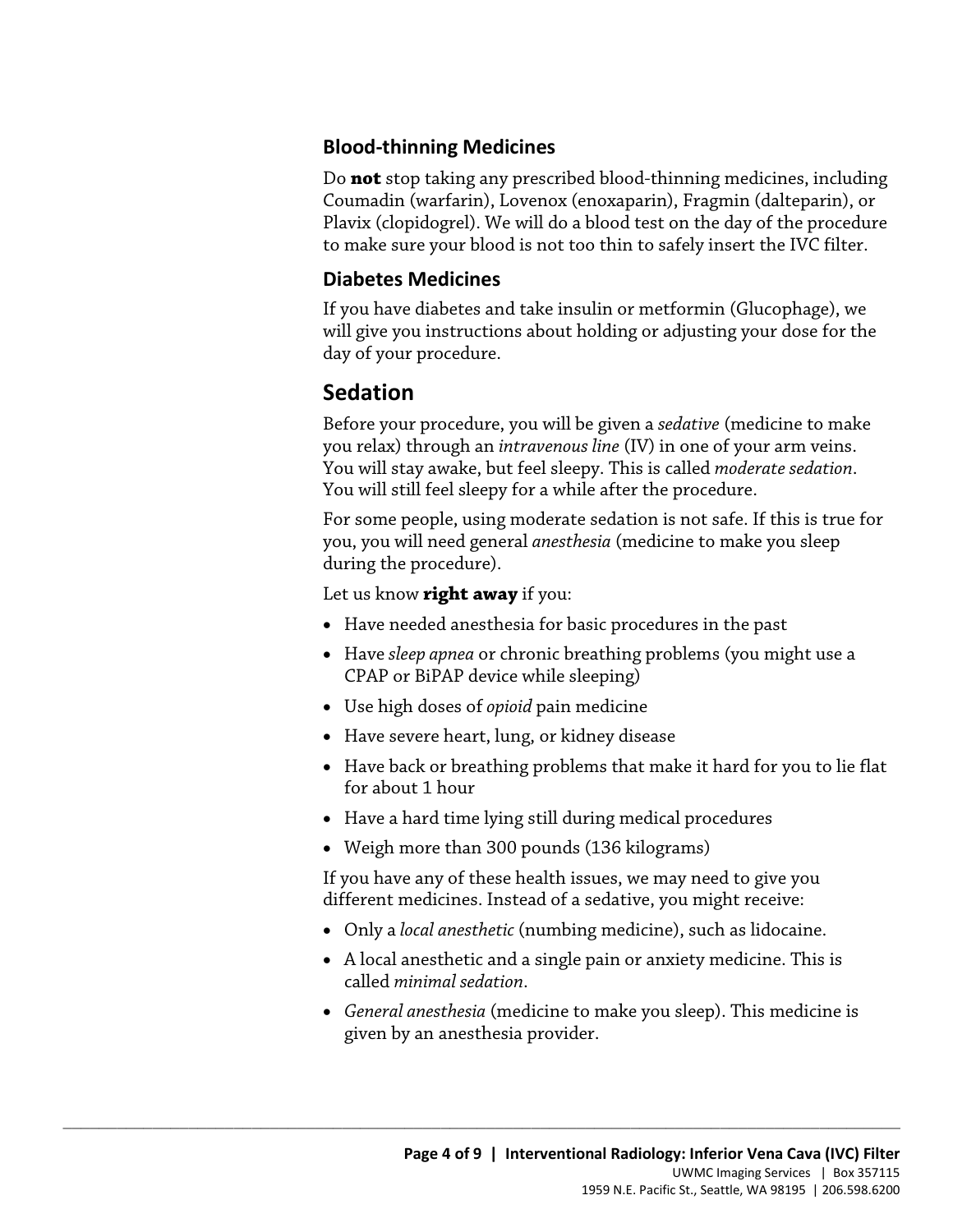## **Day Before Your Procedure**

- Drink lots of fluids. You may eat as usual.
- If you are an *outpatient* (not staying in the hospital):
	- procedure. **You may NOT drive yourself home or take a bus,**  – Plan for a responsible adult to drive you home after your **taxi, or shuttle by yourself.** You may take a bus, taxi, or shuttle **if** you have a responsible adult to ride with you.
	- P Plan for a responsible adult to stay with you overnight.

 **or ride with you on a bus, taxi, or shuttle, we will need to reschedule IMPORTANT: If you do not have a responsible adult to drive you home your procedure.** 

## **Procedure Day**

- Take your usual medicines, unless the doctor or a nurse tells you to hold them.
- Procedure Day<br>
 Take your usual medicines, unless the doctor or a nurse tells you<br>
hold them.<br>
 Do **not** take vitamins or other supplements. They can upset an<br>
empty stomach.<br>
 Starting **6 hours** before your procedure, • Do **not** take vitamins or other supplements. They can upset an empty stomach.
	- Starting **6 hours** before your procedure, **stop eating solid foods.**  You may have only *clear liquids* (liquid you can see through), such as water, broth, cranberry juice, or weak tea.
	- Starting **2 hours** before your procedure, take **nothing** at all by mouth.
	- If you must take medicines, take them with **only** a sip of water.
	- Bring with you a list of all the medicines you take.
	- Plan to spend most of the day in the hospital.

#### **At the Hospital**

- You may have been told to go to Outpatient Lab for a blood draw. Do this before you check in. The lab is on the 3rd floor of the hospital, next to Outpatient Pharmacy, near the Cascade elevators.
- Unless you are told otherwise, check in at Admitting on the 2nd floor, next to Radiology. Take the Pacific Elevator to the 2nd floor. Admitting is on the right side of Radiology Department.
- After checking in, go to the Radiology Reception Desk.

 $\_$  ,  $\_$  ,  $\_$  ,  $\_$  ,  $\_$  ,  $\_$  ,  $\_$  ,  $\_$  ,  $\_$  ,  $\_$  ,  $\_$  ,  $\_$  ,  $\_$  ,  $\_$  ,  $\_$  ,  $\_$  ,  $\_$  ,  $\_$  ,  $\_$  ,  $\_$  ,  $\_$  ,  $\_$  ,  $\_$  ,  $\_$  ,  $\_$  ,  $\_$  ,  $\_$  ,  $\_$  ,  $\_$  ,  $\_$  ,  $\_$  ,  $\_$  ,  $\_$  ,  $\_$  ,  $\_$  ,  $\_$  ,  $\_$  ,

• If there is a delay in starting your procedure, it is usually because we need to treat other people with unexpected and urgent problems. Thank you for your patience if this occurs.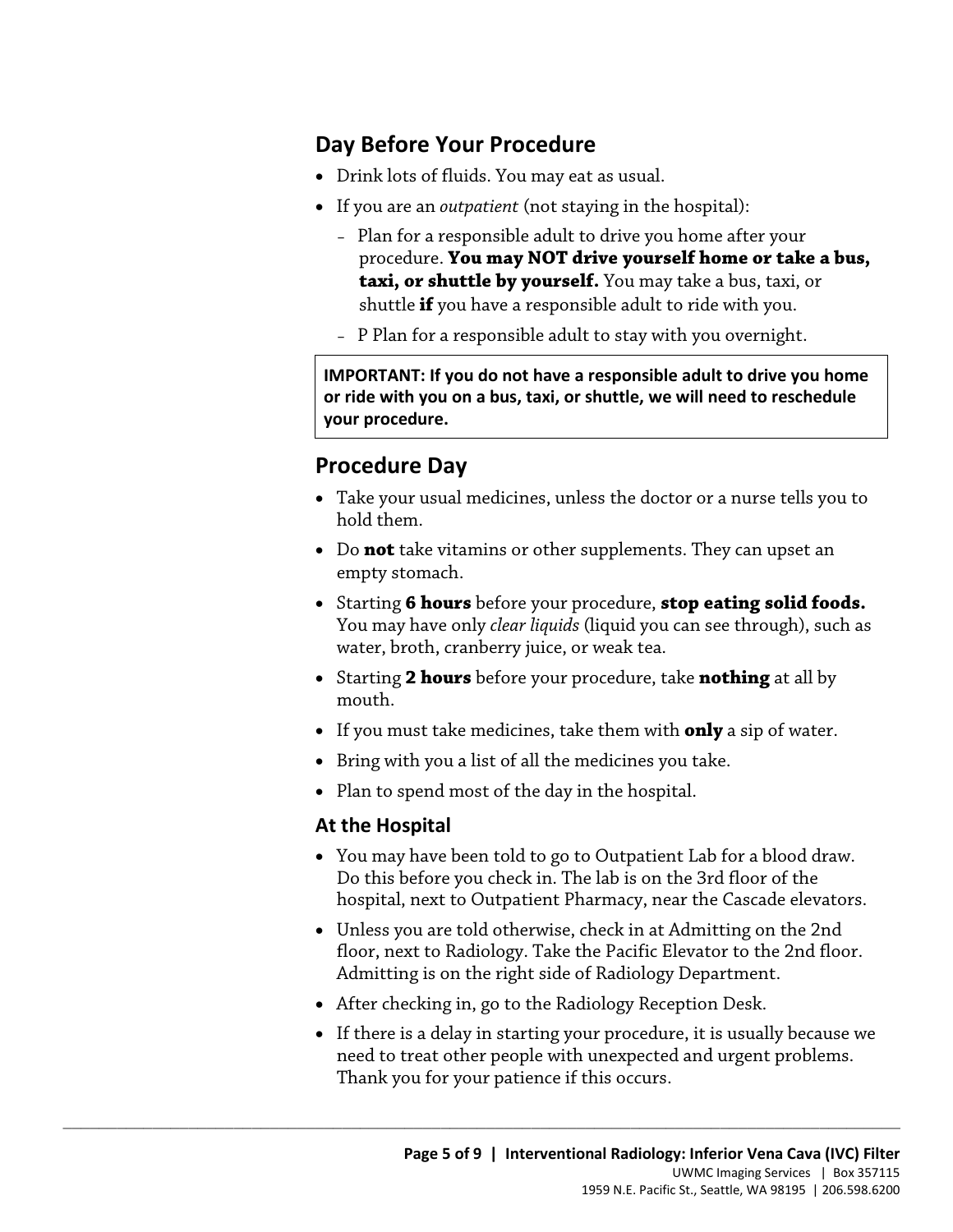- When we are ready to start your procedure, a staff member will:
	- Take you to a pre-procedure area
	- Give you a hospital gown to put on
	- Give you a bag for your belongings
- While you are in the pre-procedure area:
	- Your family or a friend can be with you.
	- A nurse will ask you some health questions, take your vital signs (such as heart rate), place an *intravenous* (IV) tube in your arm, and go over what to expect.
	- If you are scheduled to have general anesthesia, the anesthesia care provider will meet you and go over your health history.
- A radiologist or physician assistant will talk with you about the<br>risk and benefits of the procedure. They will ask you to sign a<br>consent form, if you have not already signed one.<br>- You will be able to ask any questions – A radiologist or physician assistant will talk with you about the risk and benefits of the procedure. They will ask you to sign a consent form, if you have not already signed one.
	- You will be able to ask any questions you have.
	- A nurse will take you to the procedure room. This nurse will give you medicine to make you sleep.

## **What happens during the procedure?**

- If you need an interpreter, they will be in the room or will be able to talk with you and hear you through an intercom.
- You will lie flat on your back on an X-ray table.
- We will place wires on your body to monitor your heart rate.
- • You will have a cuff around your arm. It will inflate from time to time to check your blood pressure.
- Prongs in your nose will give you oxygen. A probe on one of your fingers will show us how well you are breathing the oxygen.
- For your safety, the entire medical team will ask you to confirm your name, go over your allergies, and explain what we plan to do. We do this for every procedure and every patient.
- A technologist will use a special soap to clean your skin around the puncture site. The technologist may need to shave some hair in the area where the doctor will be working.
- Tell the technologist if you have any allergies.

 $\_$  ,  $\_$  ,  $\_$  ,  $\_$  ,  $\_$  ,  $\_$  ,  $\_$  ,  $\_$  ,  $\_$  ,  $\_$  ,  $\_$  ,  $\_$  ,  $\_$  ,  $\_$  ,  $\_$  ,  $\_$  ,  $\_$  ,  $\_$  ,  $\_$  ,  $\_$  ,  $\_$  ,  $\_$  ,  $\_$  ,  $\_$  ,  $\_$  ,  $\_$  ,  $\_$  ,  $\_$  ,  $\_$  ,  $\_$  ,  $\_$  ,  $\_$  ,  $\_$  ,  $\_$  ,  $\_$  ,  $\_$  ,  $\_$  ,

 • The doctor will inject a local anesthetic at the base of your neck or near your groin. You will feel a sting for about 10 to 15 seconds. After that, the area will be numb and you should feel pressure, but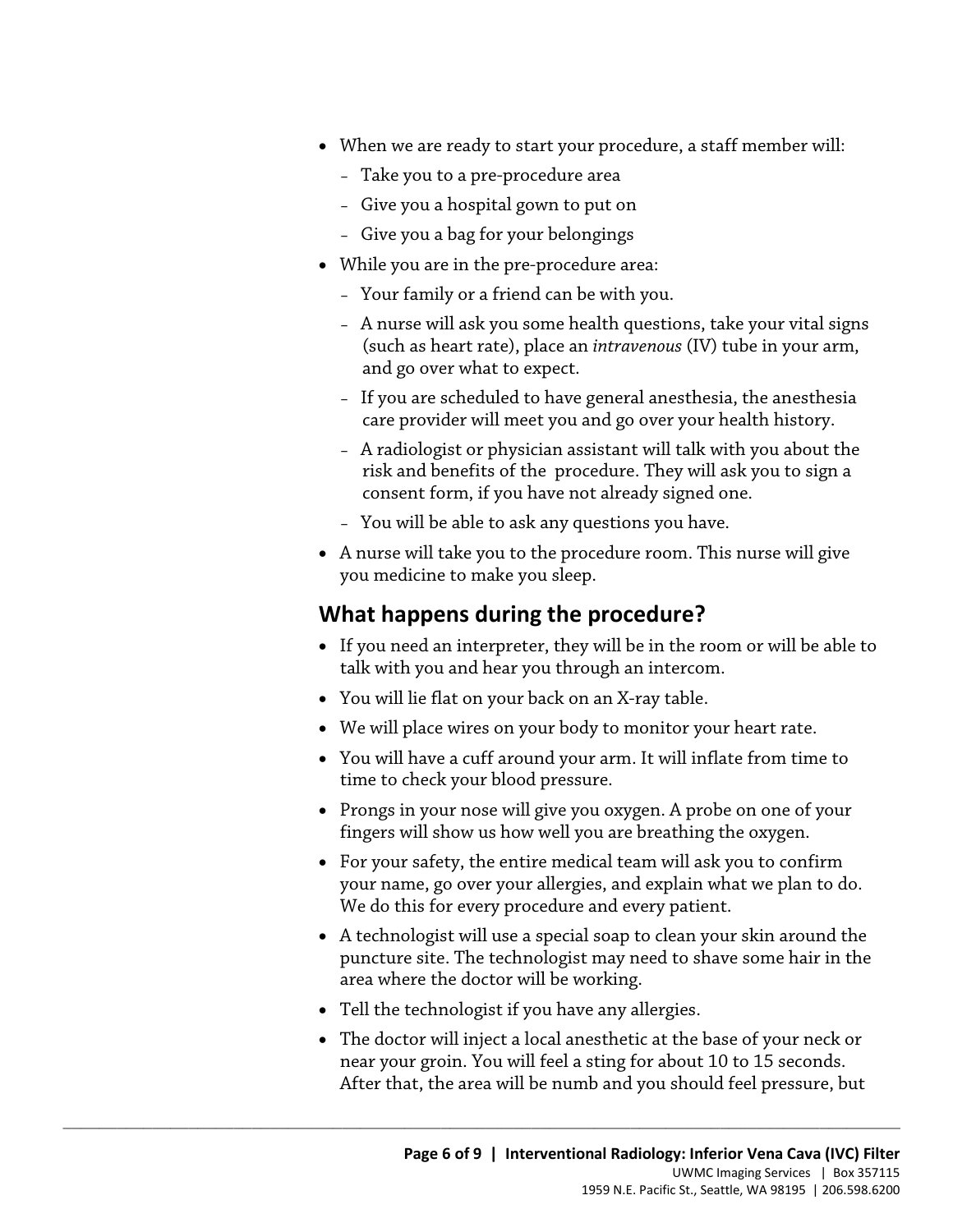no sharp pain. Please tell us right away if you can feel pain. We can give you more anesthetic, if needed.

- A *catheter* (small plastic tube) will be inserted into your vein.
- Contrast is then injected into your vein. You **may** feel a warm or hot flush spread over your body when the contrast goes in.
- We will take X-rays of your belly while the contrast moves through your vein. These X-rays will show your doctor where to safely place the filter.
- A special catheter with the filter inside will then be used to place the filter. After this is done, the catheter will be removed. We will apply pressure at the site for about 5 to 10 minutes.
- The placement procedure takes about 45 minutes.

#### **Removing an IVC Filter**

If you are having your IVC filter removed:

- **Removing an IVC Filter**<br>If you are having your IVC filter removed:<br>• A "snare" device is used to hook the top of the filter.<br>• A special catheter slides over the filter to close it.<br>• The filter is then removed from the v • A "snare" device is used to hook the top of the filter.
	- A special catheter slides over the filter to close it.
	- The filter is then removed from the vein.

The removal procedure takes about 45 to 60 minutes.

## **What happens after the procedure?**

- Nurses will watch you for a short time in the Radiology department or recovery room if you have had general anesthesia.
- You will then be moved to a room on a short-stay unit in the hospital. Once you are settled in to your room:
	- Your family member or friend will be able to be with you.
	- head elevated 30° to 45°. – For 2 to 4 hours, you will need to rest on a stretcher with your
	- You will be able to eat and drink.
- • We will make sure you can move safely before you get up to walk. A nurse or patient care technician (PCT) will help you get out of bed. Most times, we will place a gait belt around your waist for extra safety.
- You will be able to go home when:
	- You are fully awake
	- You can eat, drink, and use the restroom
	- Your nausea and pain are under control
	- Your vital signs are stable

 $\_$  ,  $\_$  ,  $\_$  ,  $\_$  ,  $\_$  ,  $\_$  ,  $\_$  ,  $\_$  ,  $\_$  ,  $\_$  ,  $\_$  ,  $\_$  ,  $\_$  ,  $\_$  ,  $\_$  ,  $\_$  ,  $\_$  ,  $\_$  ,  $\_$  ,  $\_$  ,  $\_$  ,  $\_$  ,  $\_$  ,  $\_$  ,  $\_$  ,  $\_$  ,  $\_$  ,  $\_$  ,  $\_$  ,  $\_$  ,  $\_$  ,  $\_$  ,  $\_$  ,  $\_$  ,  $\_$  ,  $\_$  ,  $\_$  ,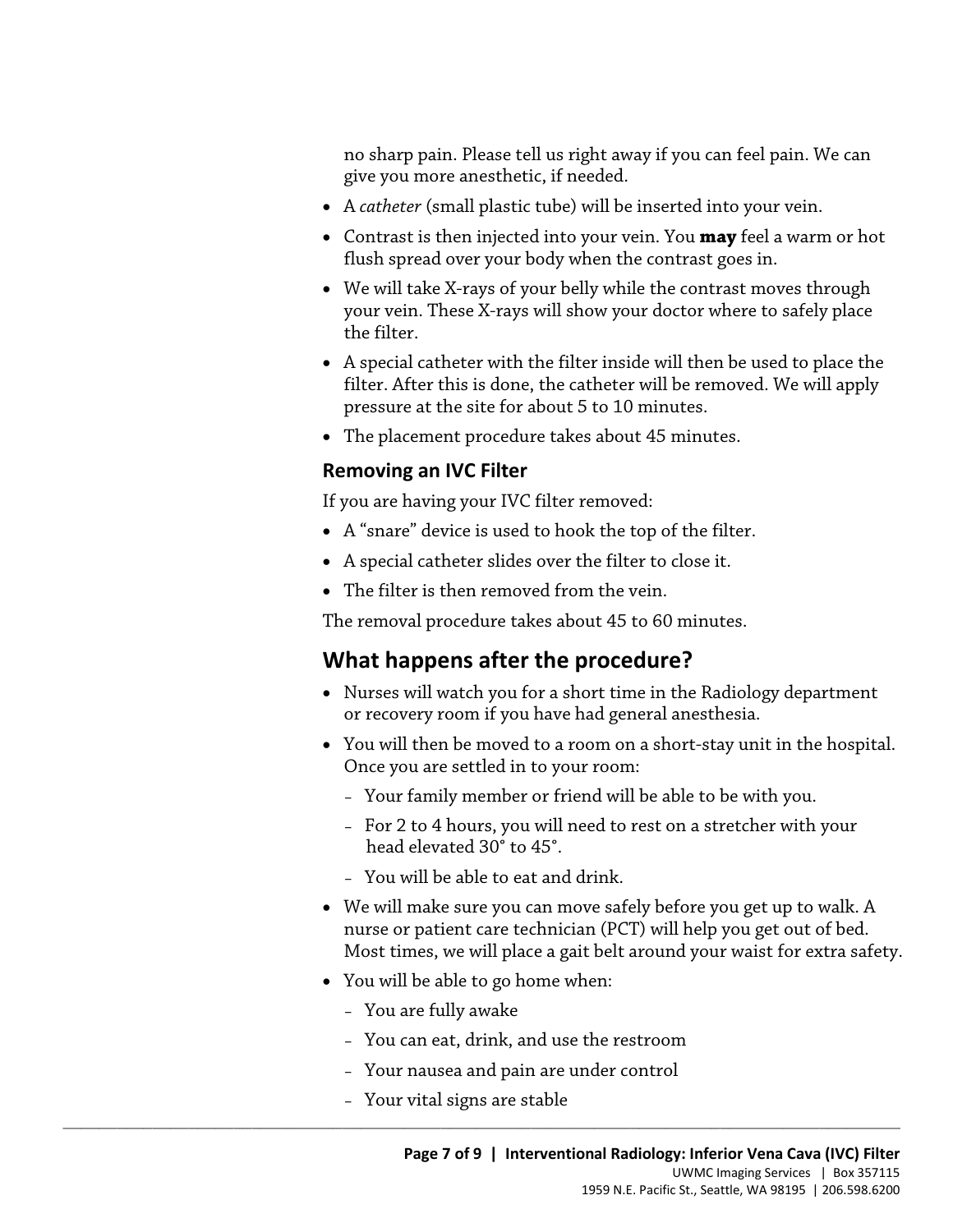- You can walk safely
- You have a responsible driver to take you home
- You have a responsible person to stay with you at home overnight

## **Safety and Self-care at Home**

 could affect your judgment. You may also be lightheaded or feel dizzy. The sedation medicine will stay in your body for several hours. It

#### **For 24 Hours**

- Do **not** drive a car.
- Do **not** use machinery or power tools.
- Do **not** drink alcohol.
- Do **not** drink alcohol.<br>
 Do **not** take medicines such as tranquilizers or sleeping pills, unle<br>
your doctor prescribed them.<br>
 Do **not** make important decisions or sign legal documents.<br>
 Do **not** be responsible for • Do **not** take medicines such as tranquilizers or sleeping pills, unless your doctor prescribed them.
	- Do **not** make important decisions or sign legal documents.
	- Do **not** be responsible for children, pets, or an adult who needs care.
	- Have a responsible adult stay with you overnight.

#### **To Help Speed Your Recovery**

- Do only light activities and get plenty of rest.
- Keep the groin puncture site covered with the dressing for 24 hours. Make sure it stays clean and dry.
- Eat as usual.
- Drink lots of fluids.
- Resume taking your medicines as soon as you start to eat. Take **only** the medicines that your doctors prescribed or approved.
- For 24 to 48 hours, avoid bending over at the waist.

#### **For 48 to 72 Hours**

- gallon of milk weighs almost 9 pounds). • Do **not** lift anything that weighs more than 5 to 10 pounds (a
- Keep your head above your heart.

 $\_$  ,  $\_$  ,  $\_$  ,  $\_$  ,  $\_$  ,  $\_$  ,  $\_$  ,  $\_$  ,  $\_$  ,  $\_$  ,  $\_$  ,  $\_$  ,  $\_$  ,  $\_$  ,  $\_$  ,  $\_$  ,  $\_$  ,  $\_$  ,  $\_$  ,  $\_$  ,  $\_$  ,  $\_$  ,  $\_$  ,  $\_$  ,  $\_$  ,  $\_$  ,  $\_$  ,  $\_$  ,  $\_$  ,  $\_$  ,  $\_$  ,  $\_$  ,  $\_$  ,  $\_$  ,  $\_$  ,  $\_$  ,  $\_$  ,

#### **Dressing Care**

- After 24 hours, you may remove the bandage and shower.
- You may place a Band-Aid over the puncture site for a few days.